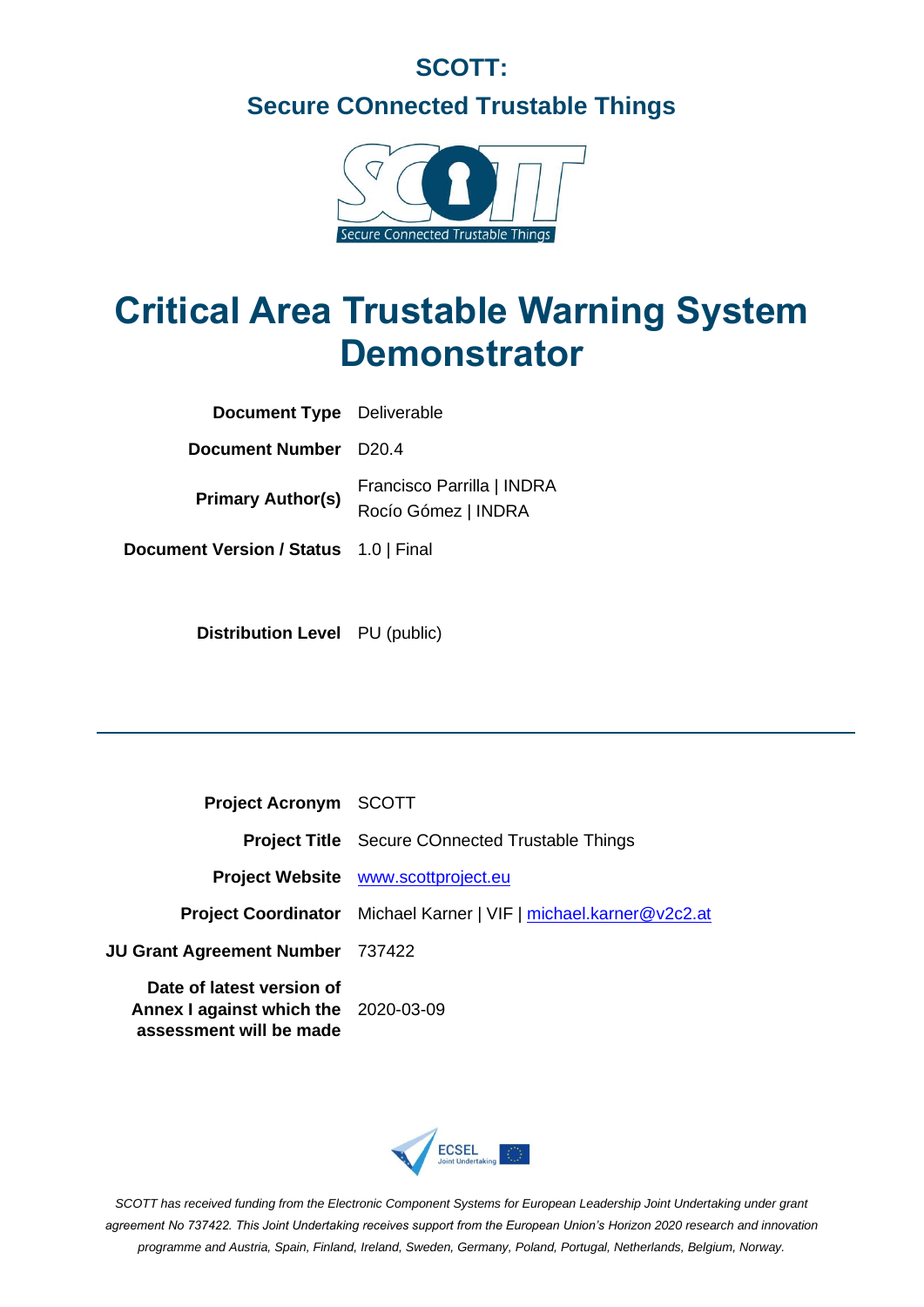### **CONTRIBUTORS**

| ∥ Name                      | <b>Organization</b> | <b>Name</b>               | Organization |
|-----------------------------|---------------------|---------------------------|--------------|
| Rocío Gómez                 | <b>INDRA</b>        | <b>Francisco Parrilla</b> | <b>INDRA</b> |
| Juan Carlos García          | ITI                 | David Todoli              | ITI          |
| <sup>®</sup> Jorge Portilla | UPM                 | <b>Martin Schiefer</b>    | <b>SAGOE</b> |

### **DOCUMENT HISTORY**

| <b>Revision Date</b> |            | <b>Author / Organization</b>               | <b>Description</b>               |
|----------------------|------------|--------------------------------------------|----------------------------------|
| 0.0                  | 2020-01-08 | Rocío Gómez / INDRA                        | Initial draft                    |
| 0.1                  | 2020-01-17 | Rocío Gómez / INDRA                        | ITI and SAGOE contribution added |
| 1.0                  | 2020-01-20 | Rocío Gómez, Francisco<br>Parrilla / INDRA | Internal review                  |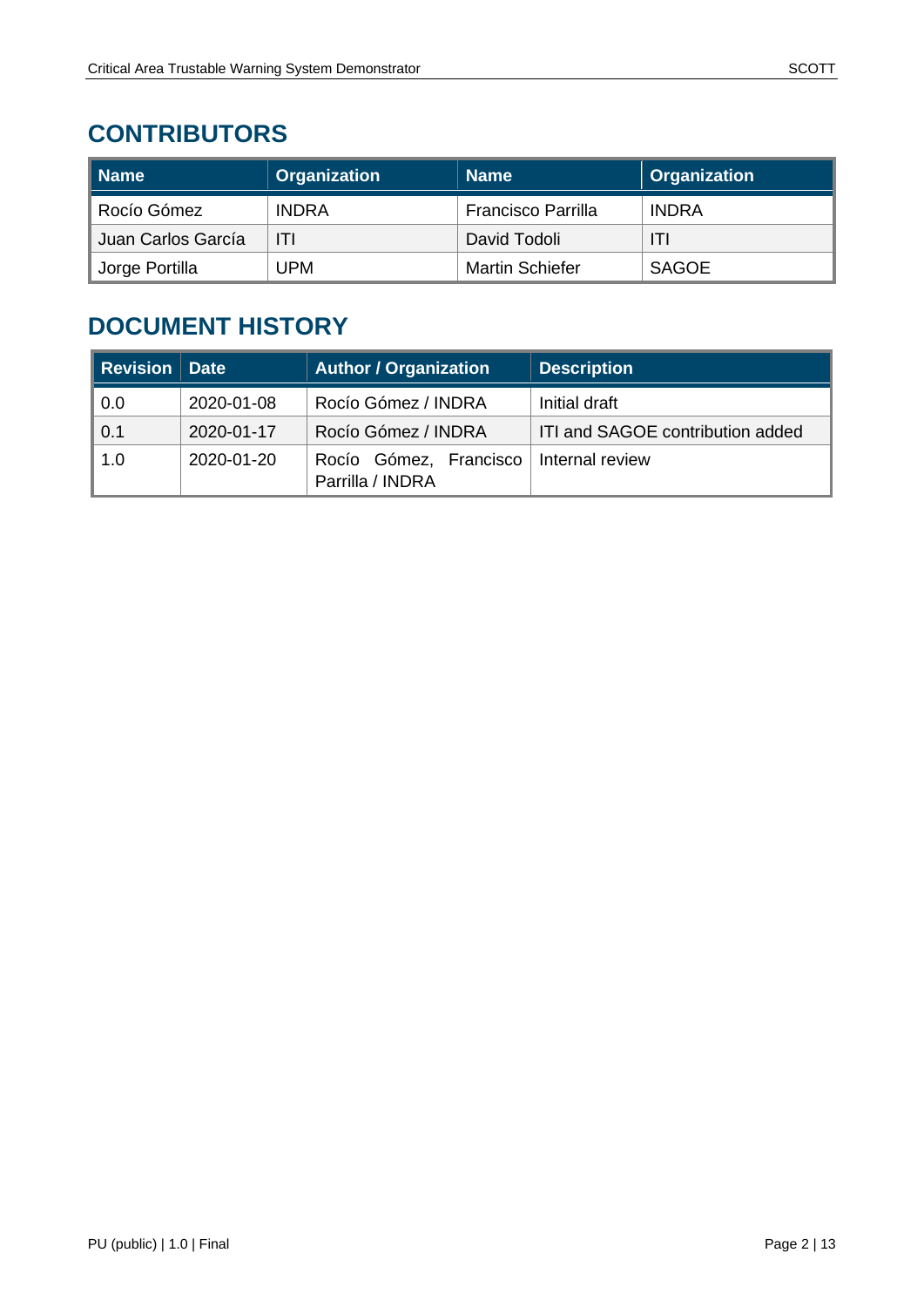### **TABLE OF CONTENTS**

| 1              |       | <b>EXECUTIVE SUMMARY</b> |                                                    | 5 |
|----------------|-------|--------------------------|----------------------------------------------------|---|
| $\overline{2}$ |       |                          | <b>LIST OF AVAILABLE DEMONSTRATORS</b>             | 6 |
|                | 2.1   | <b>Demonstrator A</b>    |                                                    | 6 |
|                | 2.1.1 |                          | Demonstrator title                                 | 6 |
|                | 2.1.2 |                          | Demonstrator location                              | 6 |
|                | 2.1.3 |                          | <b>Demonstrator Partners</b>                       | 6 |
|                | 2.1.4 |                          | Functional description                             | 6 |
|                |       | 2.1.4.1                  | Key functionalities                                | 6 |
|                |       | 2.1.4.2                  | Key components (list of Technology Building Block) | 7 |
|                |       | 2.1.4.3                  | Simplified architecture of the demonstrator        | 7 |
|                |       | 2.1.4.4                  | Media (links to videos, pictures, diagrams)        | 7 |
|                |       |                          |                                                    |   |

#### **A. [ABBREVIATIONS AND DEFINITIONS](#page-12-0) 13**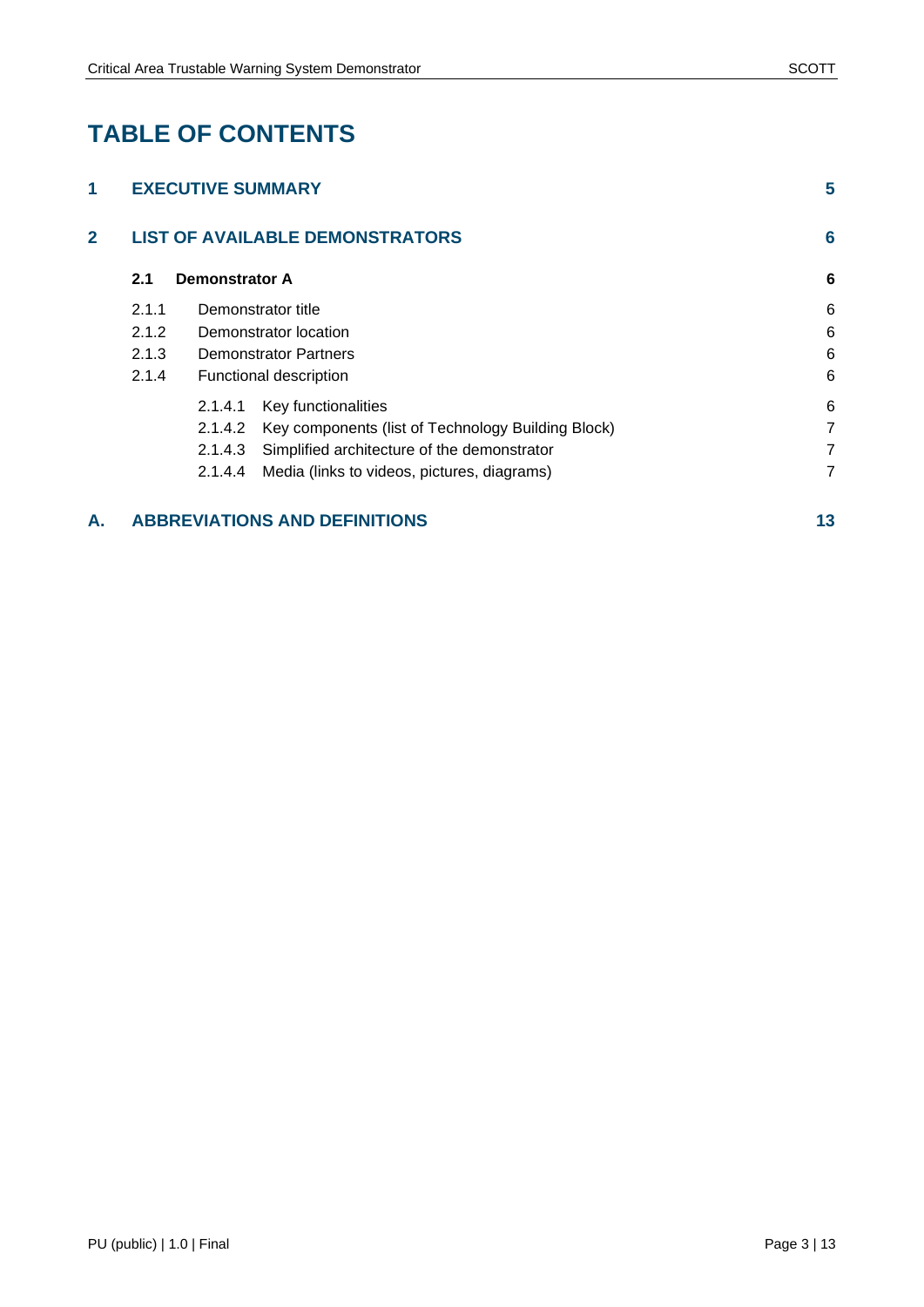### **LIST OF FIGURES**

| Figure 3: Locations Track and route between them on satellite picture of the area  8 |  |
|--------------------------------------------------------------------------------------|--|
|                                                                                      |  |
|                                                                                      |  |
|                                                                                      |  |
|                                                                                      |  |
|                                                                                      |  |
|                                                                                      |  |
|                                                                                      |  |
|                                                                                      |  |
|                                                                                      |  |
|                                                                                      |  |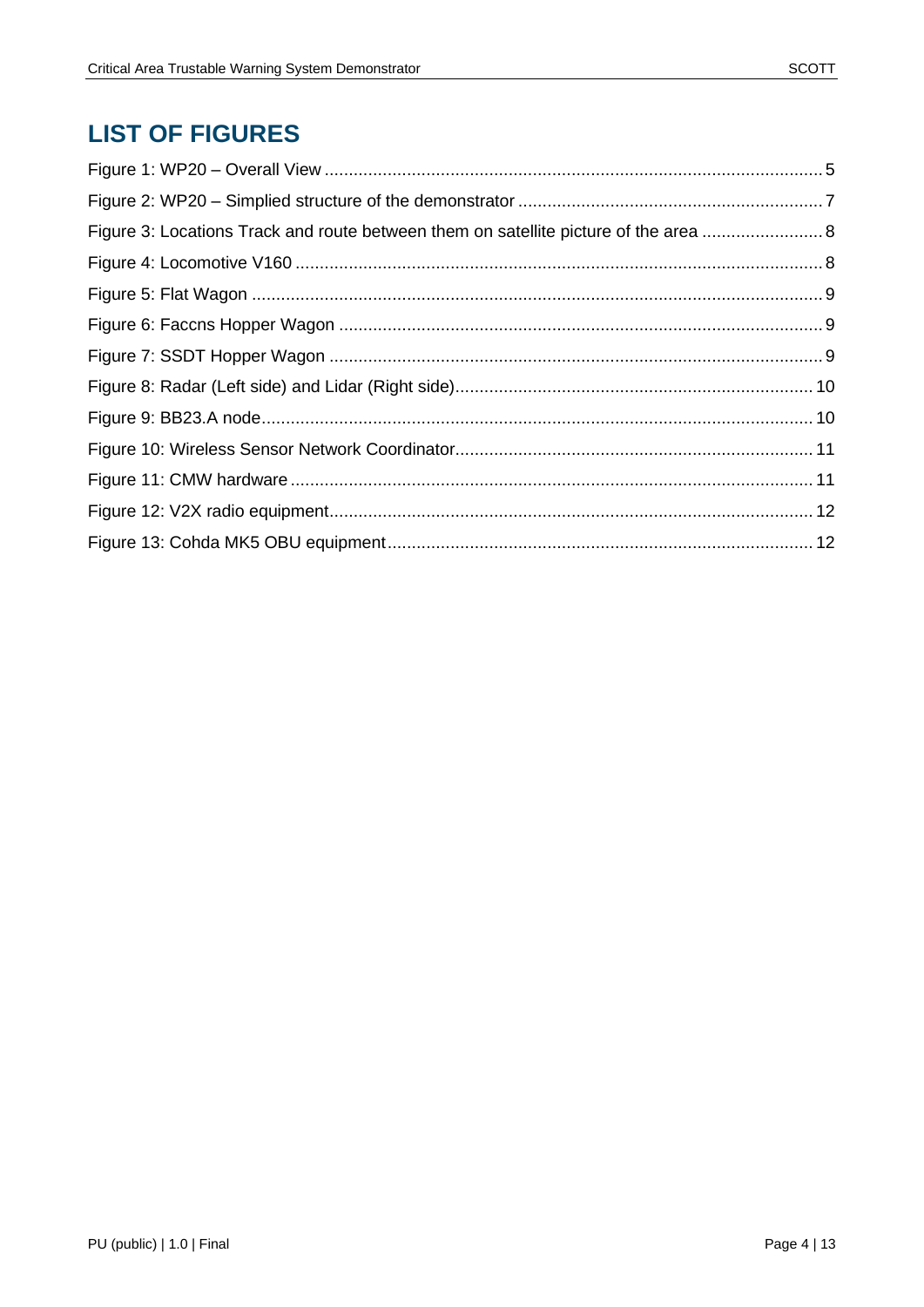### <span id="page-4-0"></span>**1 EXECUTIVE SUMMARY**

Over the last years, the number of accidents along the European railway lines are increased due to safety deficiencies. A high number of these [incidents](https://www.linguee.es/ingles-espanol/traduccion/incidents.html) are focused on the level crossing and working areas, which are classified as critical scenarios.

In order to enhance the security and safety in the railway domain, the WP20 is focused on develop a wireless Trustable Warning System for critical areas (TWS). The system performed will be able to detect possible obstacles, which are on or near the track. Furthermore, the system will broadcast the relevant warning information to the vehicles in the vicinity and the train, in case of an emergency manoeuvre is required by the last one. As a last purpose, the developments of the WP20 are an alternative to the current wired technologies since the communications between the track and the train are wireless.



**Figure 1: WP20 – Overall View**

<span id="page-4-1"></span>Key words: wireless trustable warning system, critical areas, railways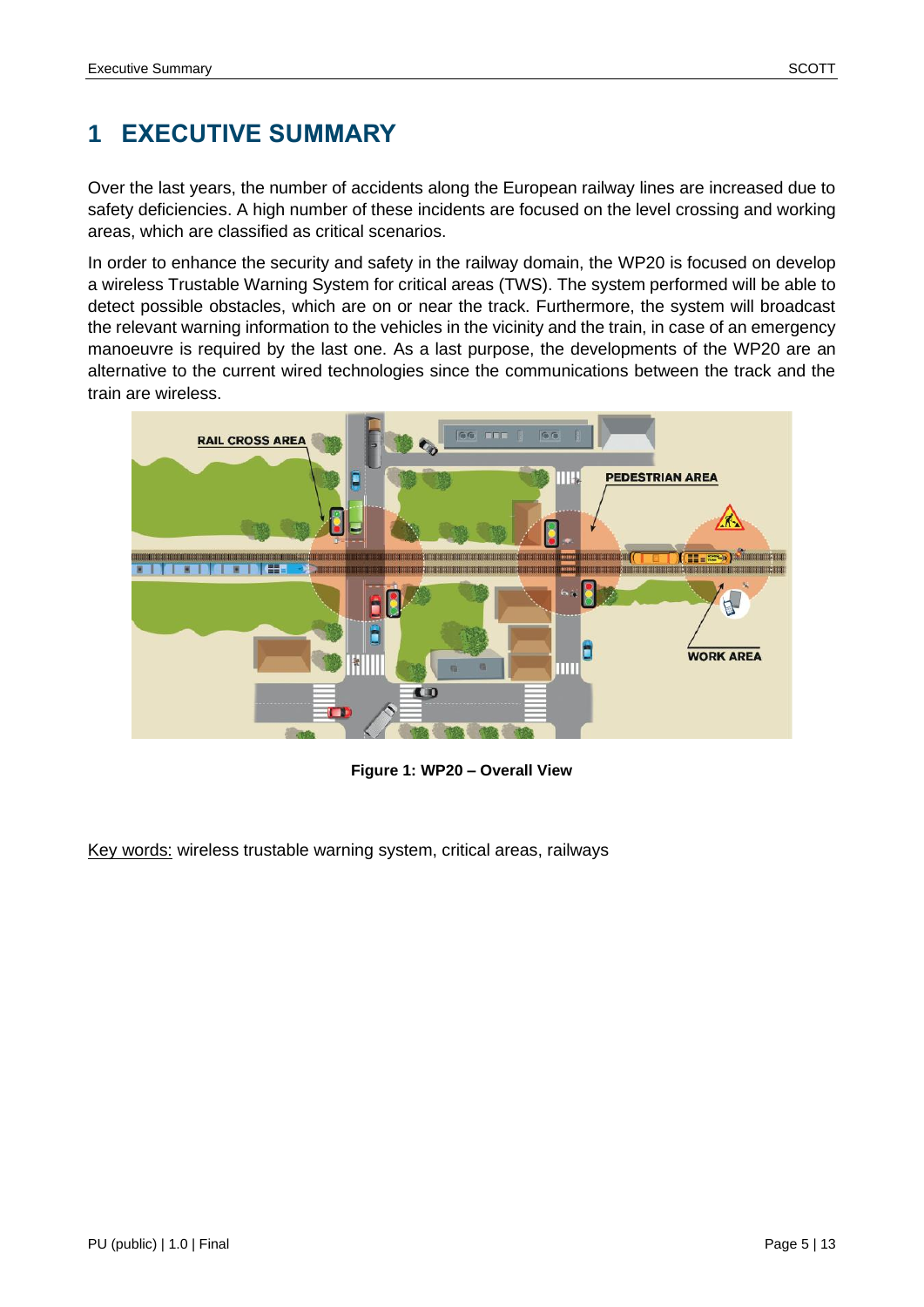### <span id="page-5-0"></span>**2 LIST OF AVAILABLE DEMONSTRATORS**

### <span id="page-5-1"></span>**2.1 Demonstrator A**

#### <span id="page-5-2"></span>**2.1.1 Demonstrator title**

Trustable Warning System.

#### <span id="page-5-3"></span>**2.1.2 Demonstrator location**

The scenario considered is Havelländische Eisenbahn AG (HVLE), located near Berlin in Germany. For this scenario, the location known as "*Location 2*" will be used.

The location 2 is placed near to Spandau station and the length is 6 kilometres. The movements for the WP20 demonstrator will be carried out from Location 2A to Location 2B approximately, which are indicated below.

- Location 2A
	- o Location: 52°32'8.2"N, 13°11'22"E
- Location 2B
	- o Location: 52°34'02.2"N, 13°11'30.2"E

#### <span id="page-5-4"></span>**2.1.3 Demonstrator Partners**

Following, the participating partners in this demonstrator are enumerated:

- Indra Sistemas S.A. (INDRA)
- Mondragon Unibersitatea (MGEP)
- Instituto Tecnológico de Informática (ITI)
- Universidad Politécnica de Madrid (UPM)
- JIG

#### <span id="page-5-5"></span>**2.1.4 Functional description**

#### <span id="page-5-6"></span>**2.1.4.1 Key functionalities**

The "*Trustable Warning System*" demonstrator aims to evaluate the properly operation of the safety system developed within the WP20. The key functionalities of the demonstrator includes:

- Collect and report obstacle information from the wireless sensor network at the critical area:
	- o Weight data
	- o Volume data
	- o GNSS
	- o Velocity
- Secure wireless communications Vehicle-to-everything (V2X)
- Handle safety decisions and procedures for establish the priority at critical areas.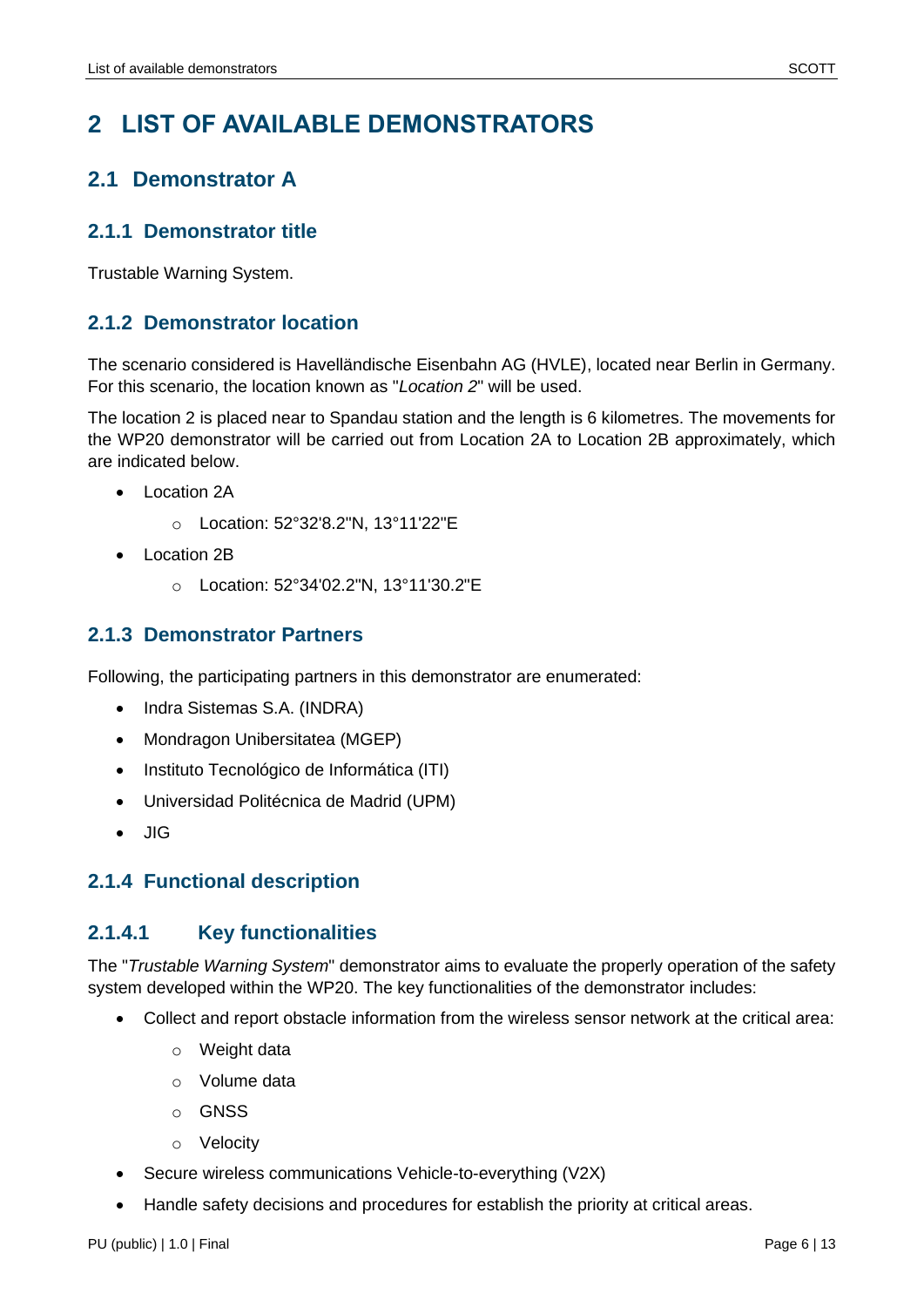#### <span id="page-6-0"></span>**2.1.4.2 Key components (list of Technology Building Block)**

The following Building Blocks (BB) are involved in the WP20 demonstrator:

- BB23.A "*Dependable Wireless Sensor Network with enhanced energy, robustness and QoS trade-off*"
- BB23.I "*Safety for critical traffic infrastructure*"
- BB23.J "*Reliable Wireless Multi-hop Communications*"
- BB23.K "*Reliable Wireless PHY and MAC*"
- BB26.A "*Autonomous Wireless Network*"

#### <span id="page-6-1"></span>**2.1.4.3 Simplified architecture of the demonstrator**

A simplified structure for the WP20 demonstrator is shown in the figure below.



**Figure 2: WP20 – Simplied structure of the demonstrator**

#### <span id="page-6-3"></span><span id="page-6-2"></span>**2.1.4.4 Media (links to videos, pictures, diagrams)**

#### **2.1.4.4.1 Location**

The following figure shows the location 2 that is considered for the WP20 demonstrator. The red lines indicate the tracks on Location 1 (used for the WP19) and Location 2, the blue one links both locations, which is name In-between, track.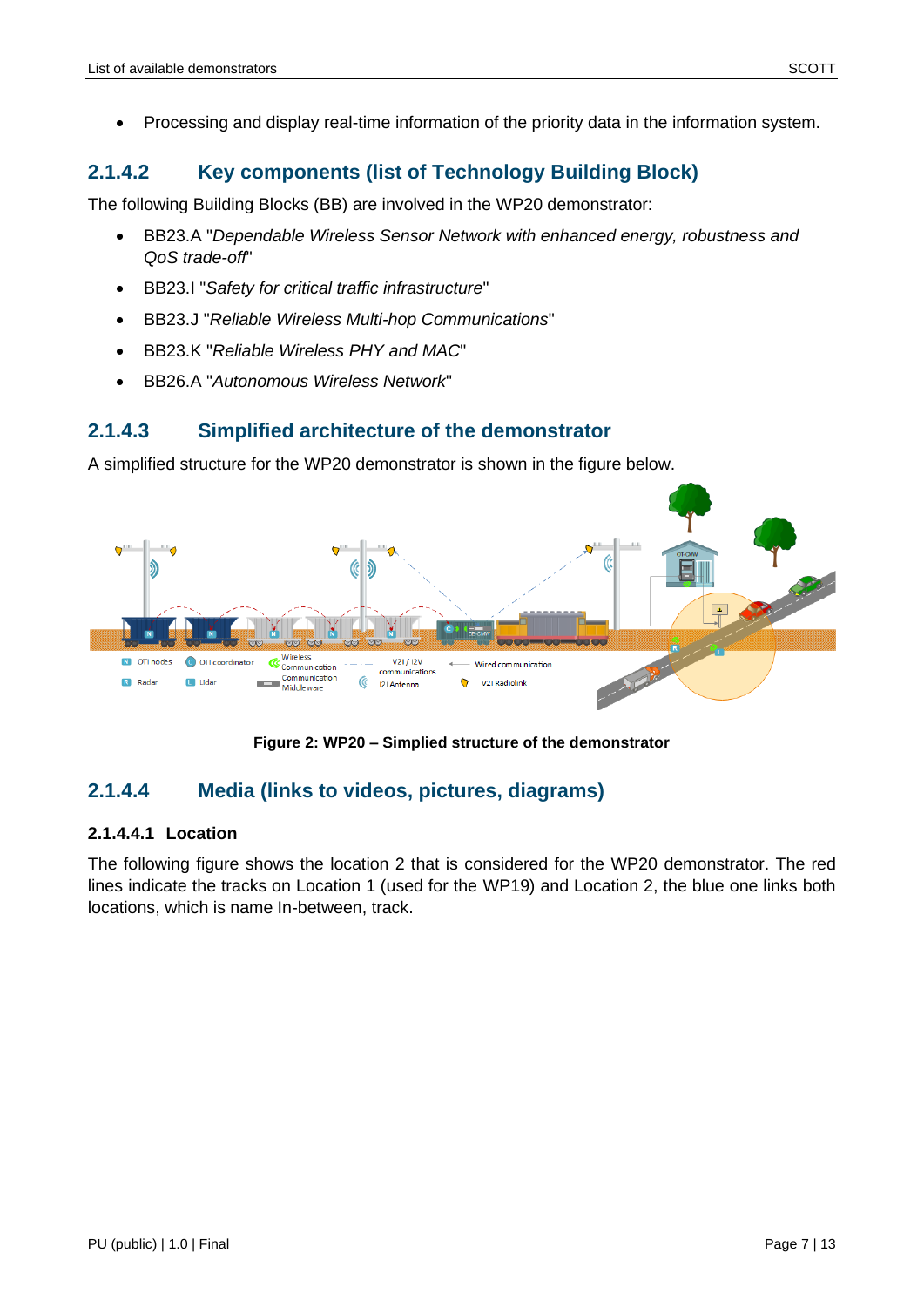

**Figure 3: Locations Track and route between them on satellite picture of the area**

#### <span id="page-7-0"></span>**2.1.4.4.2 Rolling Stock**

The rolling stock chosen for the demonstrator is shown in the pictures below. It is distinguished between the traction and the wagons.

The locomotive V160 has been selected for the tests due to the bidirectional capabilities that are useful for the WP19 demonstrator.



**Figure 4: Locomotive V160**

<span id="page-7-1"></span>Concerning the composition for the demonstrator, there are two different wagons required. One the one hand, it is necessary a flat wagon (See [Figure 5\)](#page-8-0) to install a cage with all the equipment for the communications.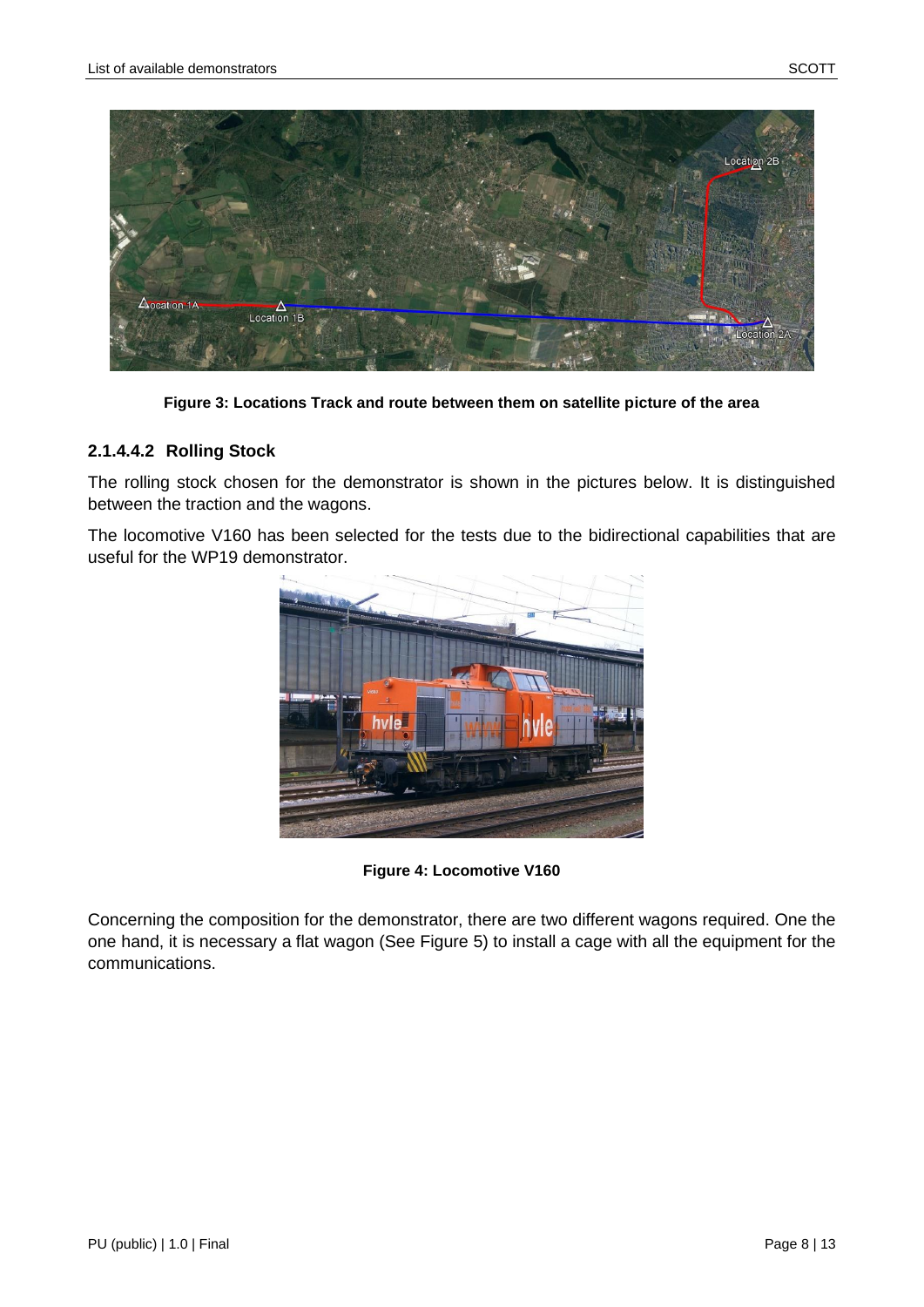

**Figure 5: Flat Wagon**

<span id="page-8-0"></span>On the other hand, the wireless sensor networks will installed on two types of wagons: White Hopper (See [Figure 6\)](#page-8-1) and Super Self Discharging Train (SSDT) (See [Figure 7\)](#page-8-2)



**Figure 6: Faccns Hopper Wagon**

<span id="page-8-1"></span>

**Figure 7: SSDT Hopper Wagon**

#### <span id="page-8-2"></span>**2.1.4.4.3 Wireless Sensor Network**

For gathering obstacle information at the critical zone, the Lidar and Radar technologies are used. The figure below shows the hardware of the radar and LIDAR.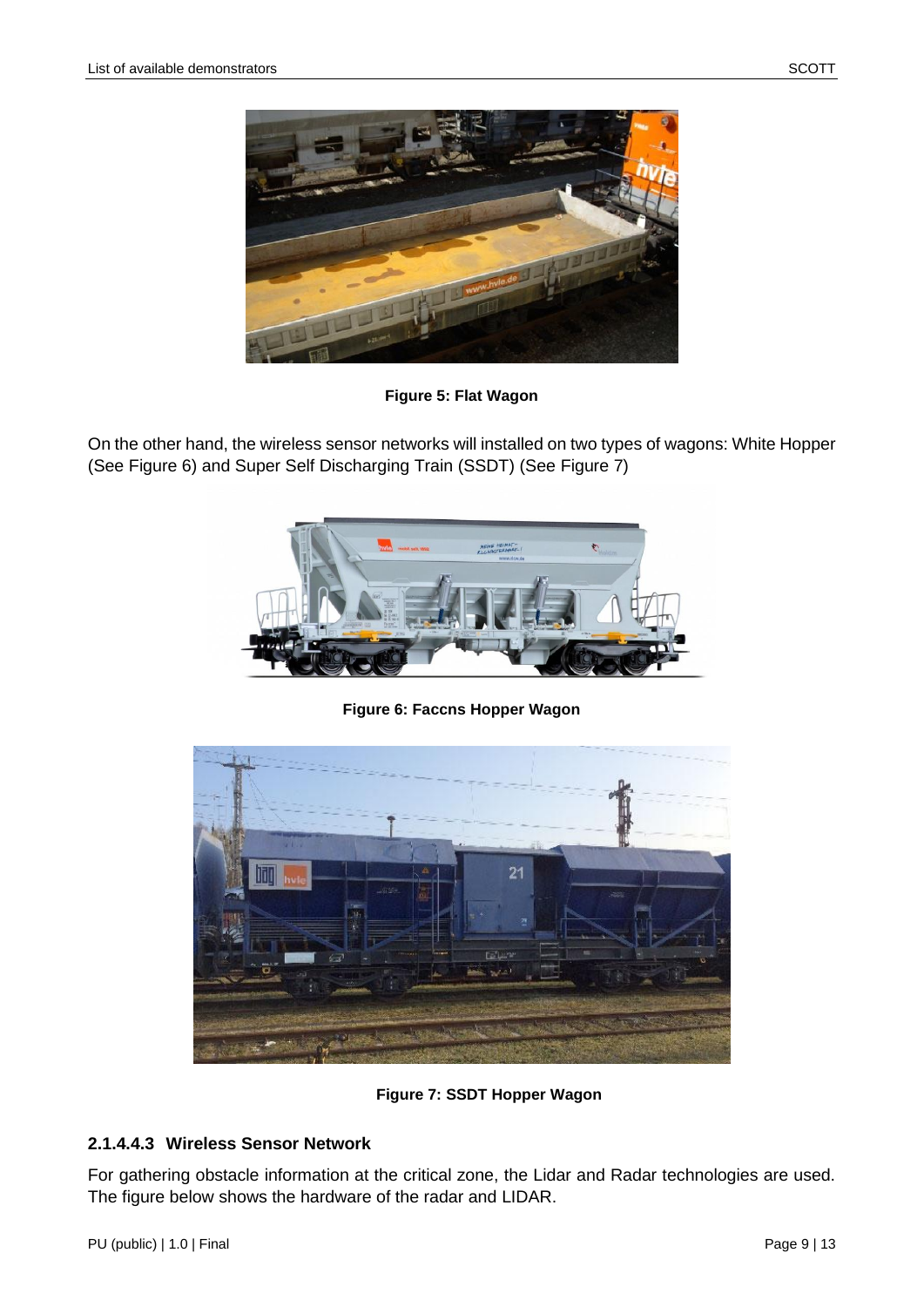

**Figure 8: Radar (Left side) and Lidar (Right side)**

<span id="page-9-0"></span>In addition, in each wagon will installed wireless sensor nodes (See [Figure 9\)](#page-9-1) for collect information about the position.



**Figure 9: BB23.A node**

#### <span id="page-9-1"></span>**2.1.4.4.4 Wireless Sensor Network Coordinator**

The entity in charge of collect all the information gathered by the sensors and send it to the communication middleware is the wireless sensor network coordinator.

In the [Figure 10](#page-10-0) is shown the WSN coordinator provided by ITI.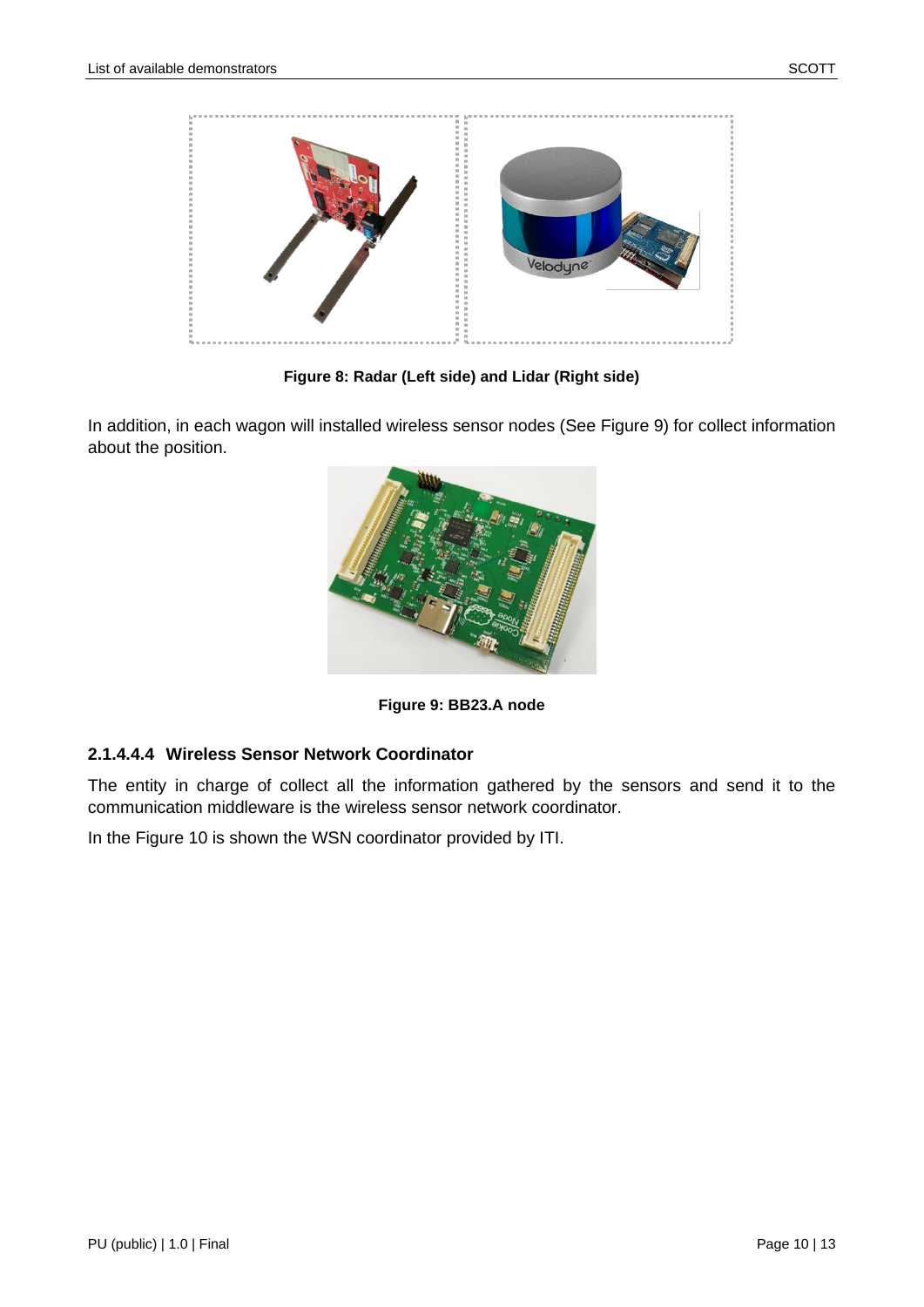

**Figure 10: Wireless Sensor Network Coordinator**

#### <span id="page-10-0"></span>**2.1.4.4.5 Communication MiddleWare**

The hardware used for handle application messaging, formatting and representation is shown in the figure below. The hardware of the communication middleware, which is shown in the following figure, is used both for on board and for on track.



**Figure 11: CMW hardware**

#### <span id="page-10-1"></span>**2.1.4.4.6 Communications**

Regarding the communications, it will be test the V2X, which have been tested before at Indra facilities in Madrid. The equipment for the V2X communications used for the tests is shown in the [Figure 12.](#page-11-0)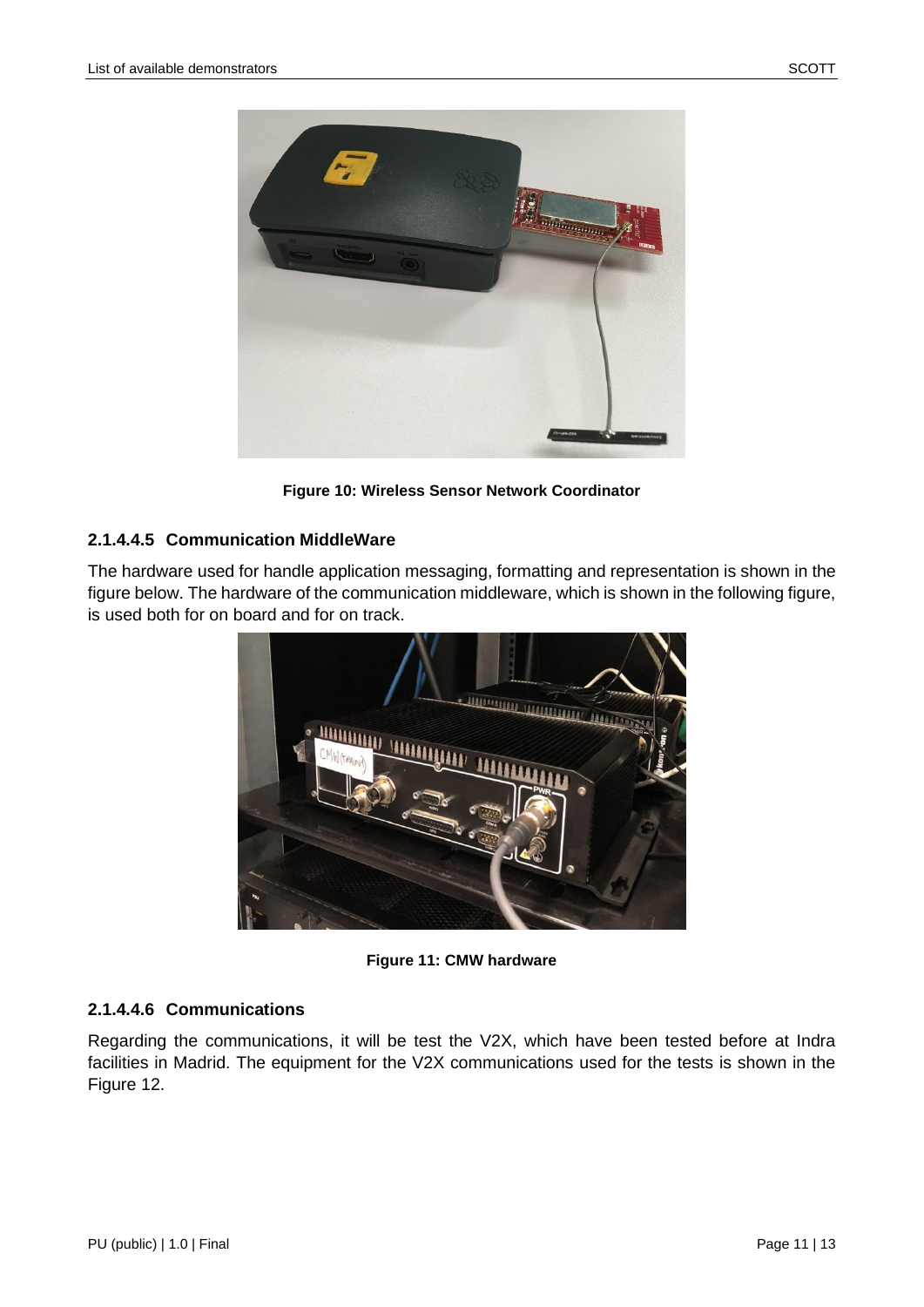

**Figure 12: V2X radio equipment**

<span id="page-11-0"></span>In addition, the BB23.K "*Reliable Wireless PHY and MAC*" has performed a solution to enhance the reliability of the wireless connectivity in railway scenarios (V2X communications). In the following figure is shown the equipment used for the V2X communications.



<span id="page-11-1"></span>**Figure 13: Cohda MK5 OBU equipment**